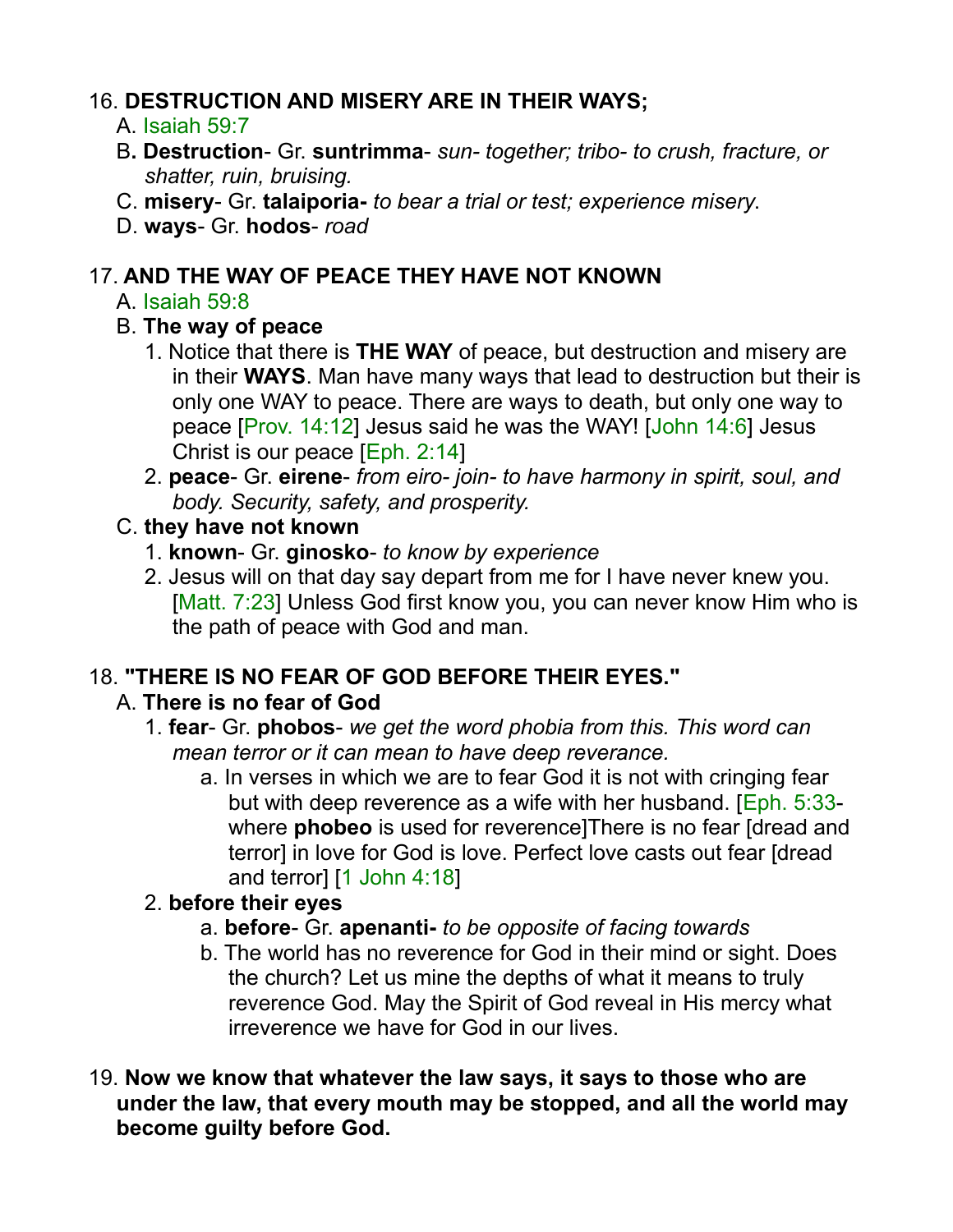#### A. **Now we know that whatever the law says**

- 1. **know** Gr. **oida** *perfect tense- having come to know fully or intuitively.*
- 2. **law** Gr. **nomos** all of the previous verses proving man's corrupt nature were taken from Psalms and Isaiah. Thus the law is all of the OT scriptures.
- 3. **says** Gr. **lego** pres. tense- *is saying*

#### B. **it says to those under the law**

- 1. **under-** Gr. **en** *in- in the sphere of*
- 2. The law was not given to the whole world. God chose out a certain family out of the world [Abraham, Isaac, Jacob, and his twelve sons] to prove a point to the world.
- 3. God gave the law to the twelve tribes of Israel. In doing this God priveledged the people of Israel above all people on the face of the earth. He let them know his perfect will. He gave them the covenants. He gave them His laws, commandments, precepts, and statutes. No other people on earth had such fine, complete, and wise direction for living.
- 4. God also preferred them by coming and living among them in His temple.
- 5. Surely if any group of people could flourish and excel above all others it should have been the Jews.
- 6. However, all of this advantage did not help for further the Jews to righteousness. It actually revealed their total corruption much more readily and clearly than the gentiles.
- 7. The Jews ended up discarding their law and even their God by worshipping idols. They were cast out of the land as profane. Eventually, these people ended up killing their own God.

# C. **that every mouth may be stopped**

- 1. **stopped-** Gr. **phrasso** *to fence in, shut up, stopped up*
- 2. This is the purpose of the law. It clearly and painstakenly points out what is sin. When the law is broken it shuts up any one's excuses. They are guilty and deserve to be punished. God chose Israel as a test case for humanity. He would test them and see if they passed. It is much like a scientist that takes a water sample from a well. If it is found to be polluted then he declares the whole well polluted and condemns the whole well. That is what God did with Israel. God took Israel out of the well of humanity and put it in His test tube. He tested Israel by giving it His laws and commands. Israel completely and utterly failed the test and was found completely and profoundly polluted. Now God could rightly condemn the whole well [all of humanity]. Another illustration would be that God selected Israel to be His "varisty" team to play against the Law. The Law annilated the varsity team. If the varisty team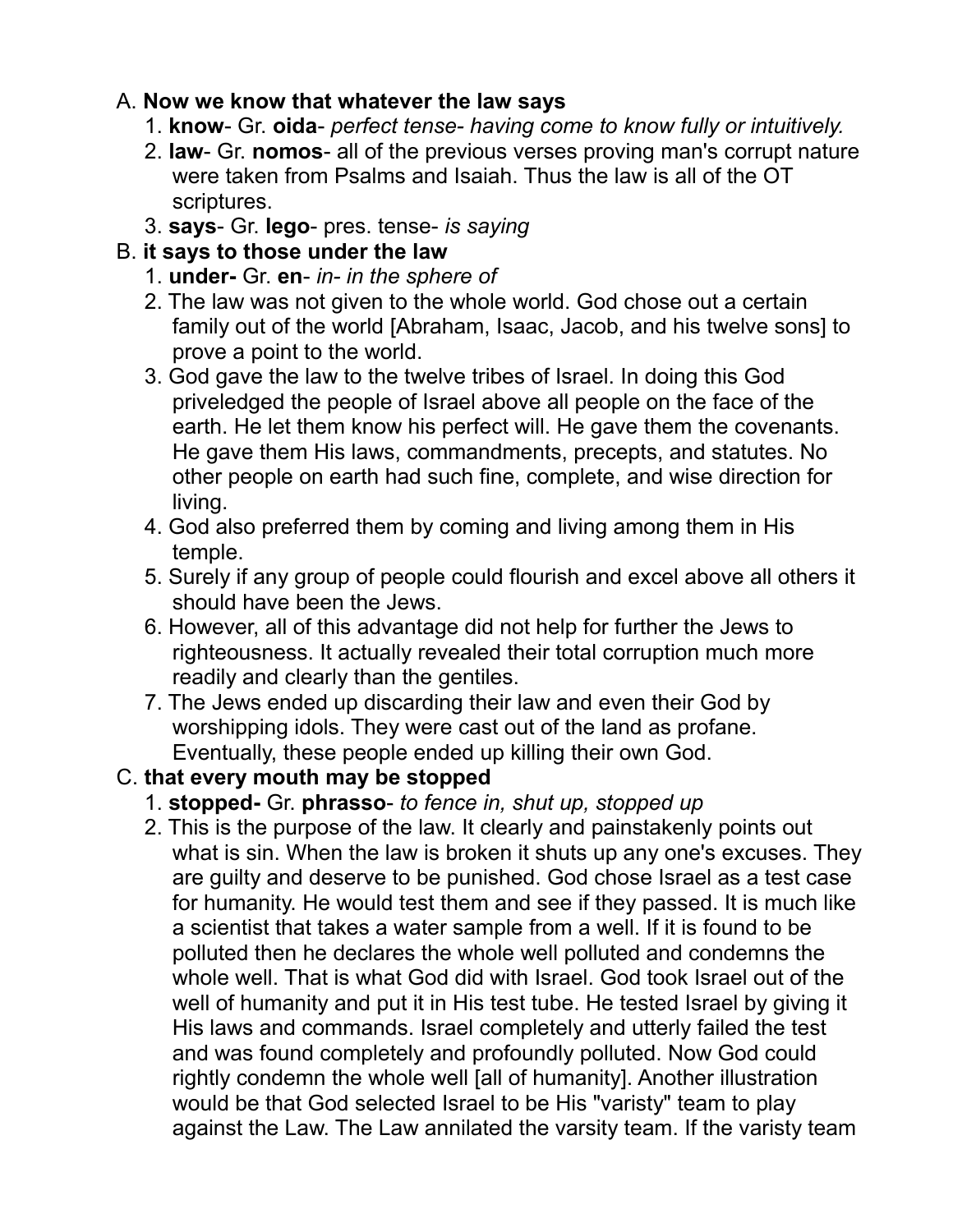had no chance against the Law, then the jr. varsity [gentiles] had no chance of winning!

- D. **the whole world may become guilty before God**
	- 1. **whole world** Gr. **pas kosmos** *the inhabitants of the earth, men, the human family.*
	- 2. **become guilty** Gr. **ginomai hupodikos** *become under liable sentence and judgment.*
	- 3. **before God-** Gr. **to theo** *to the God* There is only one God and we are all accountable to Him.
	- 4. Before the law came sin was in the world and the world was dead [cut off from God] because of it. [Rom. 5:12-14] The world was under the sentence of death, however, before the law came the world did not know that or at least understand why. When the law came then the charges against them were enumerated and made clear. The world now knows why they stand in judgment and condemnation- because they are sinners by nature and by practice.
	- 5. This being the case, God in His great love and mercy also made known a plan of salvation for all who believed and received it. God revealed man's sin but also God's salvation in the person of Jesus Christ.

#### 20. **Therefore by the deeds of the law no flesh will be justified in His sight, for by the law** *is* **the knowledge of sin.**

- A. **Therefore by the deeds of the law**
	- 1. **by** Gr. **ek** *out from, of*
	- 2. **deeds of the law** Gr. **ergon nomos** *works of law where we get the word ergonomics.*
		- a. The legalists of Paul's day as well as the one's of today are focused on ergonomics. They focus on how they can work more effectively and productively for God. Man can never be saved by ergonomics because all the work comes from a polluted source as we shall see.
- B. **no flesh will be justified in His sight**
	- 1. **flesh** Gr. **sarx** *the flesh, denotes mere human nature, the earthly nature of man apart from divine influence, and therefore prone to sin and opposed to God. (Thayer)*
		- a. Here is the source of pollution that makes all of man's works unacceptable to God. The flesh is the natural man cut off from God endeavoring to imitate divine life. It is false and plastic. When man tries to recreate what God does it is just a pathetic false plastic copy. There is no life in it. Man can make a limb to replace one that God created but it will be a false, plastic, and a dead replica. Man's works are false, plastic, and dead replicas of the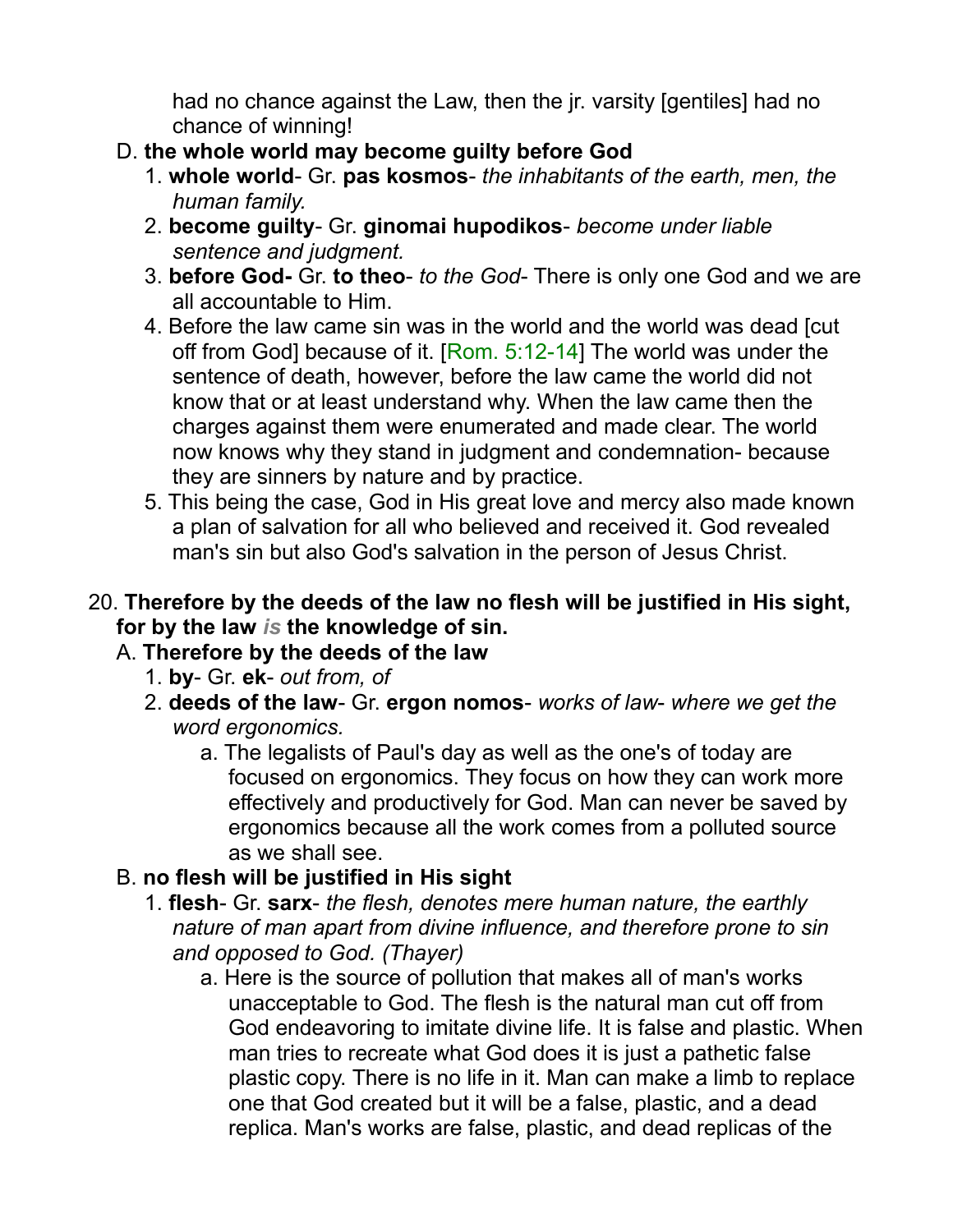work of the Spirit.

- 2. **justified** Gr. **dikaioo** *to declare, pronounce, one to be just, righteous, or such as he ought to be*
	- a. Man's work of the law cannot make him such as he ought to be because his outward work does not touch or change his inner nature of death and corruption. For the work to hide this it must therefore be false and plastic. These are actually works of death or dead works. No man can be declared to be as he ought to be by dead works.
	- b. A man can only be justified and declared as he ought to be by a new birth and the free gift of righteousness through Jesus Christ. Then works can be real and alive powered by the Spirit of God.

## 3. **in His sight-** Gr**. enopion autos-** *in His presence*

- a. God sees right through all the phony plastic behavior and sees the dead heart of the sinner.
- b. It is possible to be justified in the eyes of man and even be blameless according to outward conduct. However, no man is justified in the presence of God because He sees their true nature. Here is few blameless and justified men in man's eyes but not God's.
	- 1. Saul of Tarsus- [Phil. 3:6]- Paul later writes that he is the chief of sinners.
	- 2. Job- [Job 16:17]- later Job said he abhorred himself
	- 3. Zachariah- [Luke 1:6]- He later was sentenced by an angel to be dumb for a season because of the greivous sin of unbelief.
	- 4. Noah- [Gen 6:9]- Later he got drunk
- c. We may fool people but we never fool God. We can only be right in His sight by receiving the righteousness of His Son Jesus Christ by faith.

# C. **for by the law is the knowledge of sin**

- 1. **knowledge** Gr. **epignosis** *clear, precise, full, knowledge* , *also can be used for divine revelation knowledge.*
- 2. **sin** Gr. **hamartia** *to miss the mark*
	- a. To God a person who does not believe upon Christ is a sinnerone who has missed the mark. His whole life is sin- missing the mark. He might be a great climber with great technique but after a life of climbing he has found to be climbing the wrong mountain. He has missed the mark.
	- b. The law is a target shows clearly what God's mark is and we see how badly we miss it. If we shoot an arrow without a target we could use the finest form with the finest bow and arrow and it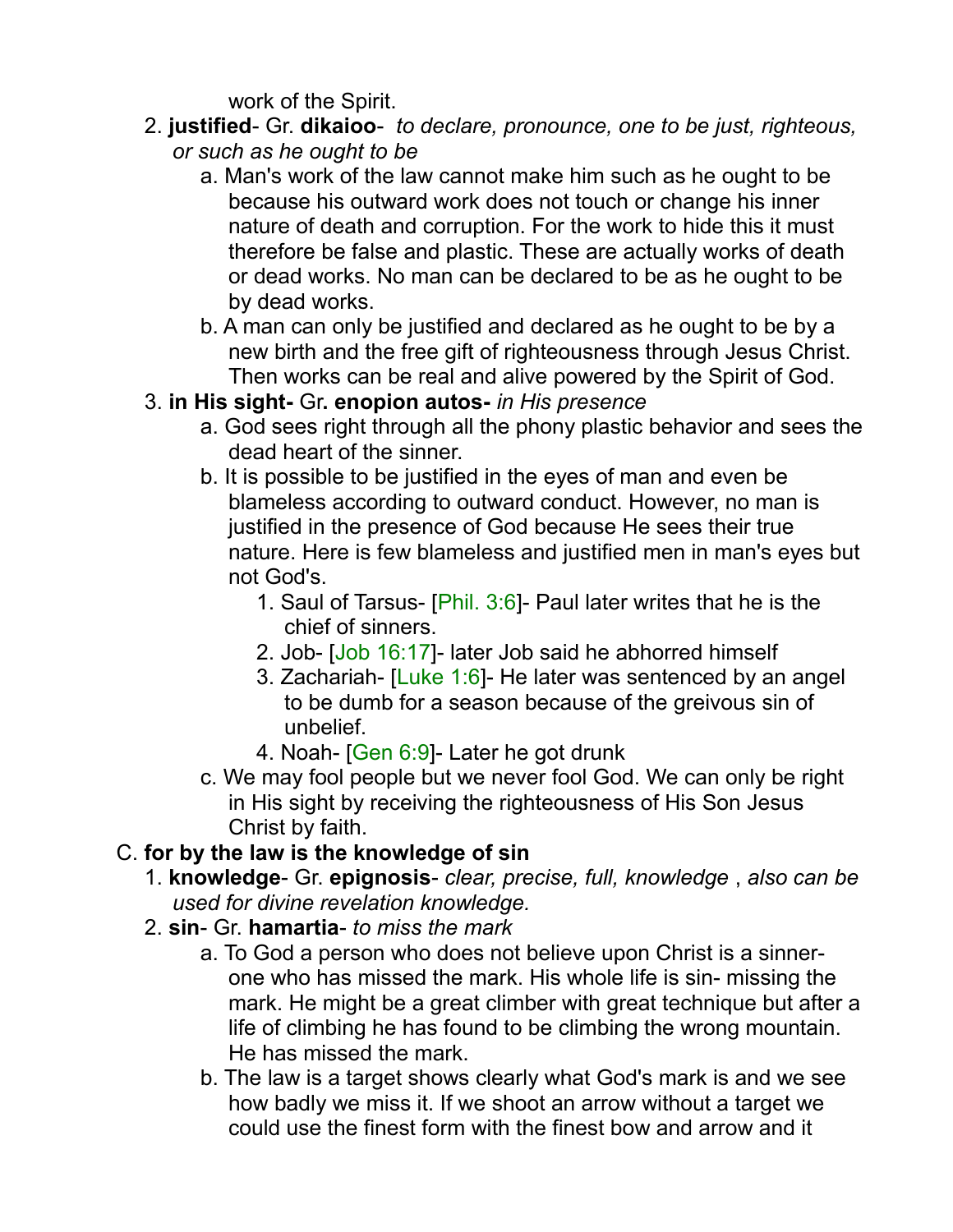would look majestic flying through the air, but put a target up and that same act is seen as just an ugly miss! The law is that target that shows up our shooting defeciency! It shows that our bow, arrow, and the person shooting them are crooked!

- 21. **But now the righteousness of God apart from the law is revealed, being witnessed by the Law and the Prophets,** 
	- A. **But now the righteousness of God** 
		- 1. **now** Gr. **nun** *the present time*
			- a. The present church age/age of grace is the present time
	- B. **the righteousness of God**
		- 1. Same as the righteousness of Christ the second member of the godhead. Jesus Christ came born under the law to fulfill the law in man's stead. [Gal. 4:4; Matt. 5:17] God demanded perfection from man and no one could give it to Him, except God Himself becoming a man and fulfilling His own righteous standard for us all.
		- 2. Whatever God creates he must test in judgment in order for it to be approved. Jesus Christ came and lived out perfect righteousness in the test tube of human experience. This righteousness is from God, tested by God, and was approved by God. This righteousness is given freely to all who receive it by faith.

## C. **apart from the law is revealed**

- 1. **apart** Gr. **choris**
- 2. **revealed** Gr. **phaneroo** *perf. tense- to be made manifest in the past with the result of permanant disclosure.* This refers to the eternal gospel of Jesus Christ

## D. **being witnessed by the law and the prophets**

- 1. **being witnessed** Gr. **matureo** *pres. tense*
	- a. Although the law has been put away by God, it still speaks to all men as a witness to the gospel of Christ.
	- b. Those who are trying to live by the law, the law is witnessing to them that they cannot be righteous by their works, but they can receive righteousness from Christ who is the fulfillment of the law.
- 2. **law and prophets** Gr. **prophetes** *forthtellers, forecasters*
	- a. the Law witnesses to Christ in the tabernacle, laws, feasts, and sacrifices. They all picture Jesus!
	- b. the prophets witness to Christ by their many prophecies of the coming Messiah- Jesus
- 22. **even the righteousness of God, through faith in Jesus Christ, to all and on all who believe. For there is no difference;** 
	- A. **even the righeousness of God**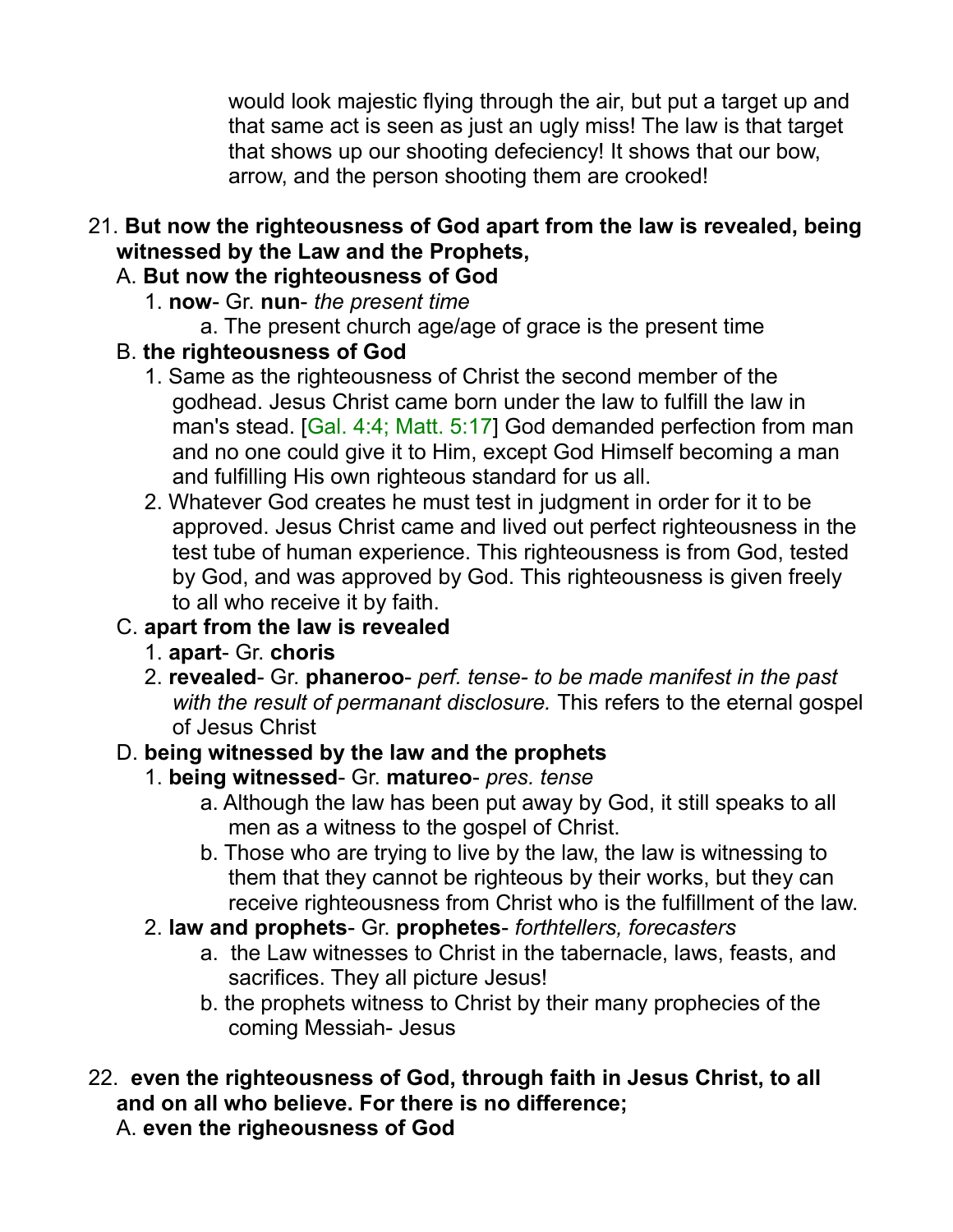1. **even**- Gr. **de**- *but*- now Paul makes it clear that this righteousness is not of works but by faith.

## B. **through faith in Jesus Christ**

1. **faith**- Gr. **pistis**- *firm persuasion, assurance, and reliance upon*. This word means to be so assured in the heart that outward action is taken upon it.

### 2. **in Jesus Christ**

a. Some translations say the faith "of "Jesus Christ. The faith we have in Jesus Christ is the faith given to us by Jesus Christ. Biblical saving faith is a gift from God in which we choose to exercise or not. [Romans 12:3, Eph. 2:8,2 Peter 1:1]

#### C. **to all and on all who believe**

- 1. **to all** Gr. **eis pas** *into all* This is righteousness imparted into us at the new birth. [Eph. 4:24, 2 Cor. 5:21]
- 2. **upon all** Gr. **epi pas** *on all* This is righteousness legally imputed to us. [Romans 4:11, 24]

#### D. **For there is no difference**

- 1. **difference** Gr. **diastole** *to send two ways*
	- a. There are not separate ways for salvation for Jews and Gentiles. There is only one way, through faith in Jesus Christ
	- b. Many teach that Israel has a separate covenant with God and they will be saved differently than gentiles. It is taught that Jews today can even if they reject Jesus as the Messiah. This verse here says a big "nope"! There are not two different ways for salvation. There is no difference or in other words seperate ways to get saved.

#### 23. **for all have sinned and fall short of the glory of God** A. **for all have sinned**

- 1. **all** Gr. **pas** *mankind as an aggregate group and each individual member in the group.*
- 2. **have sinned** Gr. **hamartano** *aor. tense- to have historically missed the mark in the past.*
	- a. This refers to the imputed sin of Adam- We were in Adam when he missed the mark with God, so we being in him also missed the mark with him. [Romans 5:12]
	- b. Adam's sin is not imputed to a person until the age of accountability. However, the sin principle is passed from father to child at conception and resides in the body of the person. This indwelling sin will eventuate in sins. An infant that dies before the age of accountability will return to the Father of spirits who made them.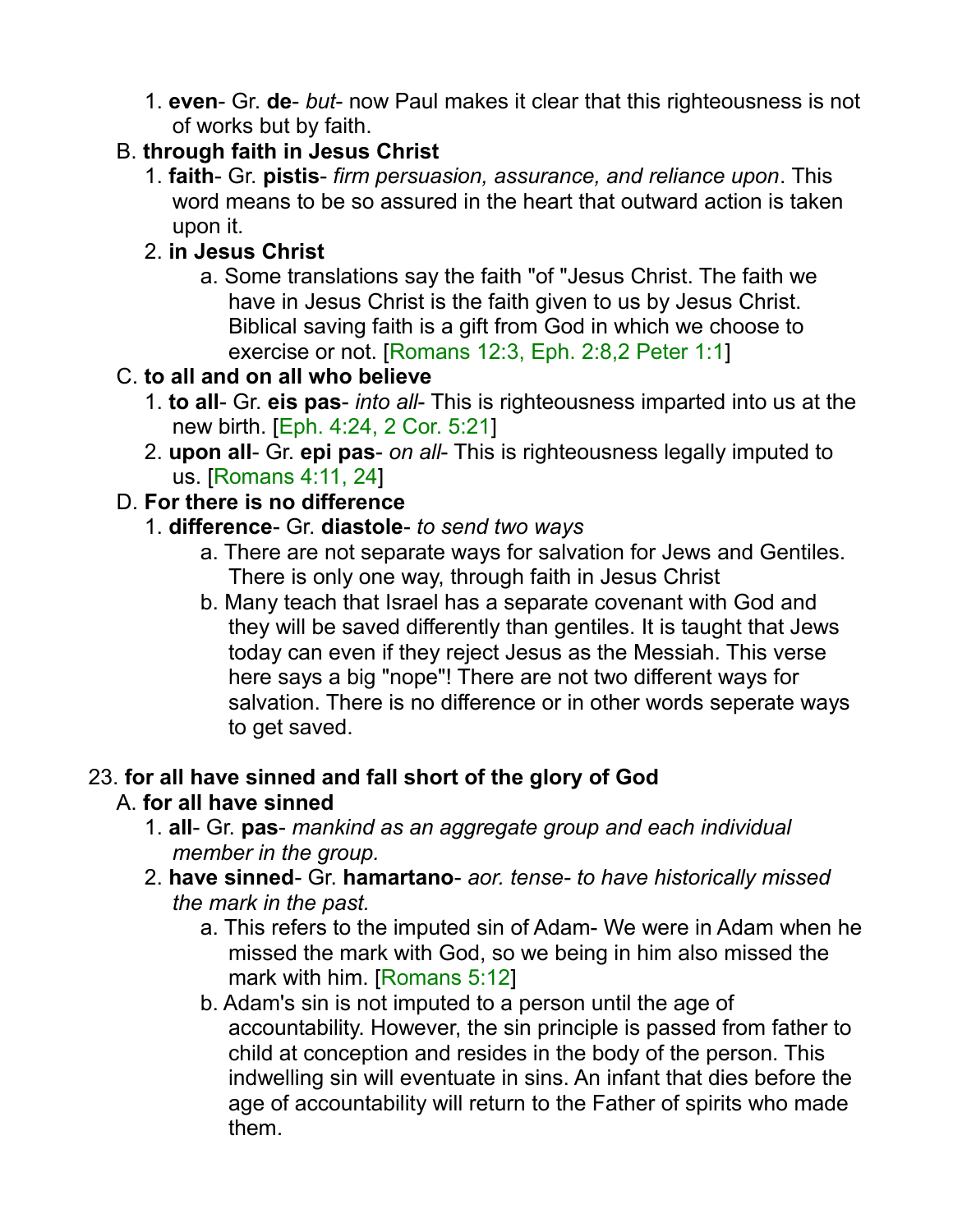- c. A person who will enter eternal hell will be guilty of both sin by nature and by choice as we see in this verse.
- B. **and fall short of the glory of God**
	- 1. **fall short** Gr. **hustereo** *pres. tense- to be failing, be wanting, to be lacking*
		- a. Here man is seen as actively missing the mark of God's glory. They are sinners by deeds. Sins come from indwelling sin.
		- b. Every person has an innate sense that they are presently failing of and falling short of perfection. They all know they are wanting and lacking of what God demands and requires. This fountain head leads to two main rivers which are religion and worldliness.
			- 1a. religion- man's attempt to make up for his failures and to become complete by religious deeds and observances.
			- 2b. worldliness- man's attempt to lose consciousness of his sin and lack by preoccupation with the things and pursuits of this world. They attempt to drown out their screaming consciences by achievement, pleasure, entertainment, attainment of possessions, fleshly pursuits and the like. This is like putting your hands over your ears and yelling la, la, la, la, la, la, you don't exist!

# C. **the glory of God**

- 1. **glory** Gr. **doxa** *opinion, judgment, view, magnificence, excellence, preeminence, dignity, and majesty*
	- a. Man falls short of God's approving opinion, judgment, and view.
	- b. Man falls short of God's excellence, preeminence, dignity, and majesty.
	- c. The finest of men apart from Christ will approach God's glory on Judgment Day and immediately abhor himself as Job did. [Job 42:6]
- 24. **being justified freely by His grace through the redemption that is in Christ Jesus,**

# A. **being justified freely by His grace**

- 1. **being justified** Gr. **dikaioo** *pres. tense- being declared innocent, righteous, and as one ought to be.* Present tense is not in regards to one's particular salvation as if it is a process, but of one after another that believe are being justified in succession.
- 2. **freely** Gr. **dorean without cost, for nothing**
	- a. Salvation is absolutely free for us, but it cost God everything.
	- b. the word grace implies a gift, but Paul makes it so very clear by adding the word freely to grace.
- 3. **grace** Gr. **charis** *unmerited favor and gift, God's resources freely*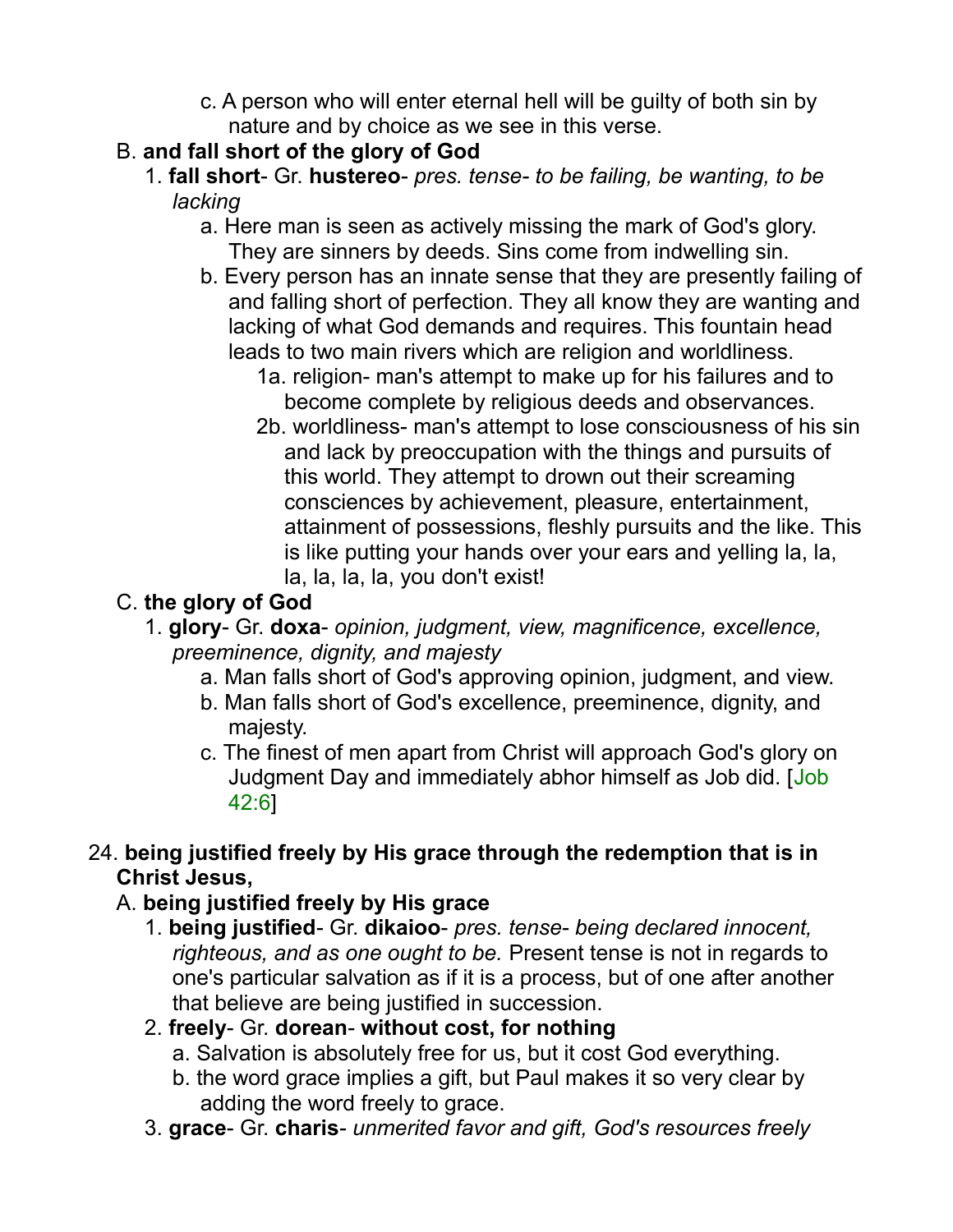*given without personal merit.*

## B. **through the redemption that is in Christ Jesus**

- 1. **redemption** Gr. **apolutrosis** *apo- from; lutron- to pay a ransom priceto pay the ransom price from captivity.*
	- a. We were sold under sin's captivity by Adam's sin. The price for sin is death. The ransom price from sin is death. Each person that dies pays the price for sin, but they have no life in themselves to walk free. If a death row convict pays the price of death for his crime, he then is free to go. However, he has no life in himself to get up and go free. He is held in death. So it is with all who die in Adam. They paid the price of sin, but they are held tightly by death. It took Jesus who was innocent and free to pay our debt by dying in our place, but praise God, Jesus Christ was also given life in order to come up out of death and the grave. As our representative we also came up out of death and the grave with Him. This is made effectual in each person upon their faith in Christ Jesus.
	- b. the ransom was paid to Divine justice or God Himself in other words. The ransome was NOT paid to the devil. The blood was deposited in Heaven for God to look upon in satisfaction. It was not presented to the devil.

### 2. **that is in Christ Jesus**

a. Ransom from sin is only found one place- in Christ Jesus. It is not found in our sacrificial deeds, religion, self punishment, or pentance.

#### 25. **whom God set forth** *as* **a propitiation by His blood, through faith, to demonstrate His righteousness, because in His forbearance God had passed over the sins that were previously committed,**

## A. **whom God set forth**

- 1. **set forth** Gr. **protithemai** *pro- openly in front; tithemi- to set or place*
	- a. As we will see that Jesus and His cross is the mercy seat of God where His wrath is poured out for our sins, justice satisfied, and mercy is given. The mercy seat was placed in the Holy of Holies in secret out of the view of all men. God however brought Jesus out and set Him on a high hill for all to see as the mercy seat for all men.

## B. **as a propitiation by His blood**

- 1. **propitiation** Gr. **hilasterion** *mercy seat, place of propitiation or satisfaction of divine wrath and justice.*
	- a. The ark of the covenant in the OT has the tables of the Law, Aaron's rod that budded, and the jar of manna. This represents God's laws, leadership [authority], and provision. Under the Law of you kept God's laws and fully submitted to His authority, then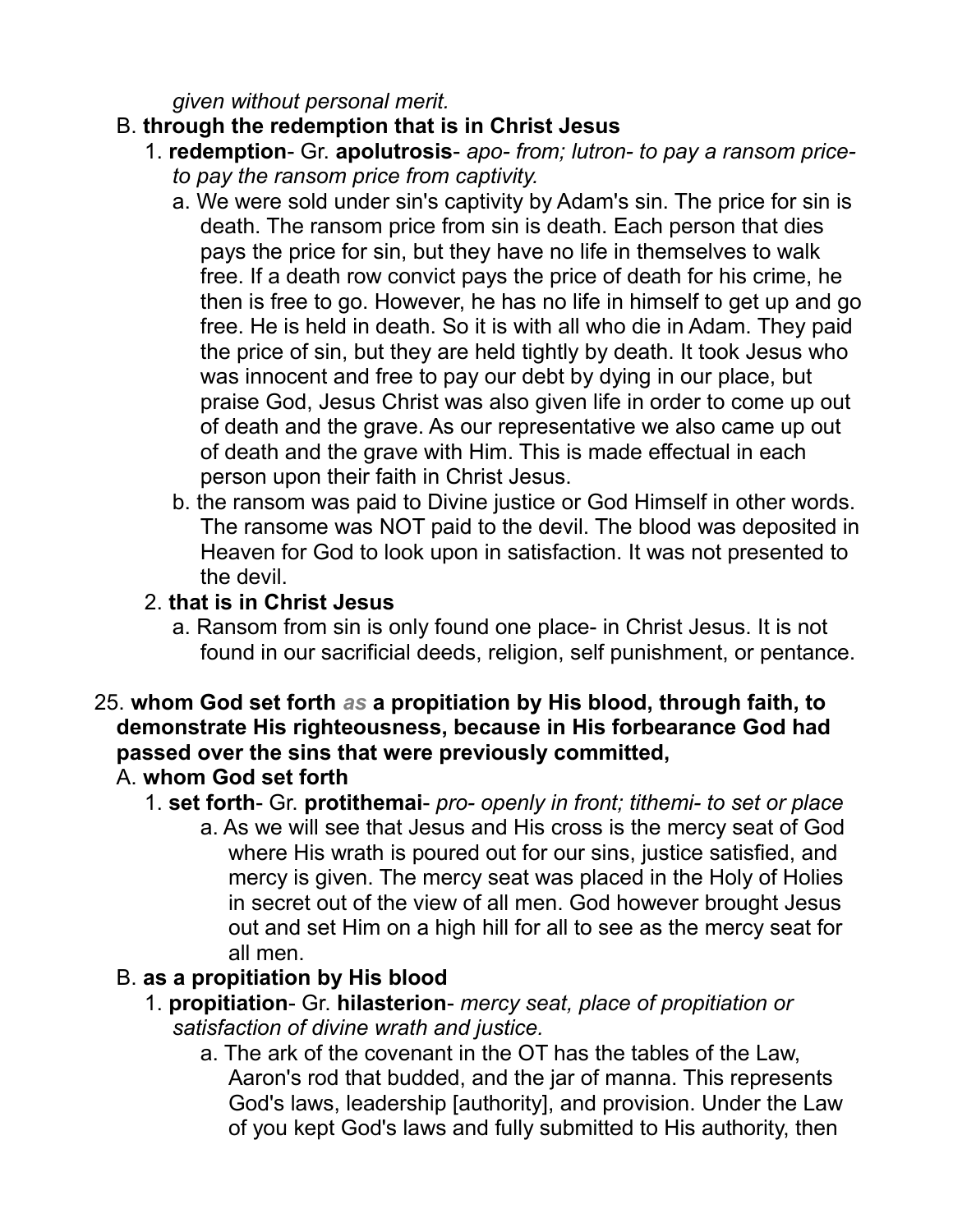you would experience God's full provision. However, man broke God's law, despised His authority, and thus was refused of provision.

- b. Jesus kept the law in complete fulfillment. He fully submitted unto the authority of His Father at all times. He did this for all of us as our representative. When we believe upon Christ and His finished work then we can experience all of God's provision.
- 2. **by His blood** Gr. **en autos aima** *in His blood*
	- a. Without the shedding of blood there is no remission of sins. [Hebrews 9:22]
	- b. Life is in the blood- [Lev. 17:11] The blood is given upon the altar to atone for sins
	- c. Jesus's blood came from His Father, not tainted blood from Mary. The blood that flowed out of Jesus' veins was the blood of God which contained eternal life in it. That is why the blood procures for us an eternal redemption and can cover the sins from ages past unto ages future.
	- d. Jesus took His blood and put it upon the true mercy seat in heaven. [Heb. 9:22-24] His blood cries out better things than Abel. [Heb. 12:24] Abel's blood cried out vengence, but Christ's blood cries out forgiveness and blessing. The blood will forever cry this out in our behalf throughout all of eternity. Praise and bless God!

## C. **through faith**

- 1. This propitatory sacrifice is only made effective for each individual by accepting it by faith.
- 2. Universalism is a false teaching that focuses only on God's act alone. It teaches that all men are saved by the work of Jesus on the cross without any reponse from man at all. This teaching is ultra soveriengty. The Bible is very clear that what God freely provides for man must be believe and accepted by man for it to be effective. This is the balance of grace and faith.

## D. **to demonstrate His righteousness**

- 1. **demonstrate** Gr. **endeixis** *in display*
- 2. This verse tells us that God put two things out for public display. First, He put on Christ as a substitutionary sacrifice for all to see and accept if they so chose. Second, He put out for public view His righteousness in the fact that sins were now visably and forever punished to the full ending in death.
- E. **because in His forbearance God had passed over the sins that were previously committed**
	- 1. **forbearance** Gr. **anoche** *to hold off, self restraint*
		- a. Under the Law this restraint was given through animal sacrifices.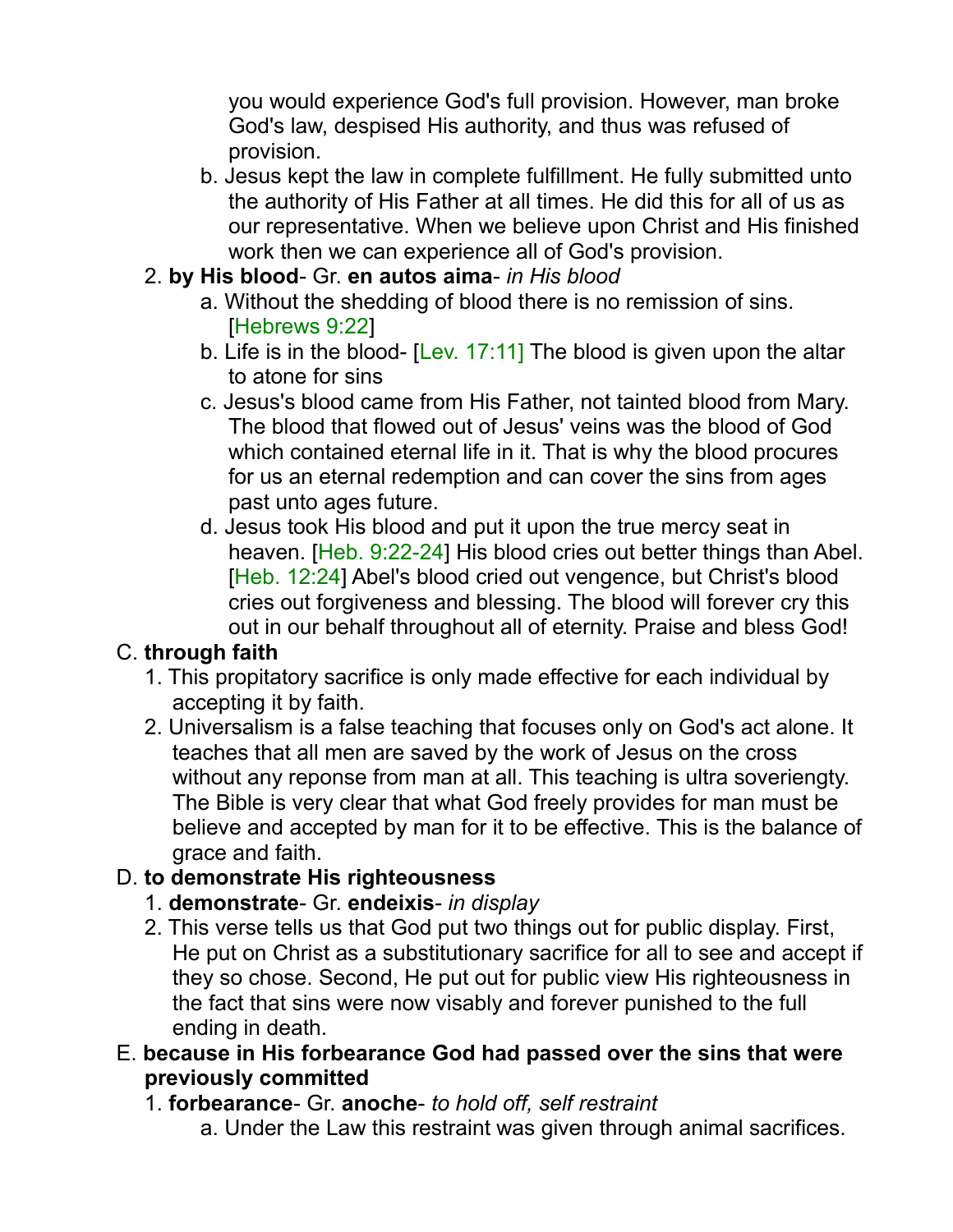These sacrifices could not remove sin, but they did cover sin until Christ would come and remove them.

## 2. **passed over the sins that were previously committed**

- a. God saved people on credit in the OT. If someone believed upon God and sought for His mercy they were saved by faith. There faith was in a coming redeemer. Our faith now is in a past redeemer. You cannot be saved by faith in a coming redeemer which different religions look for. He has already come.
- b. Those that did not believe upon God and trusted in their own righteousness in the OT did not get a second chance to get saved. All people in all time periods are saved by God's grace through faith.
- c. Both Jews and gentiles could get saved in the OT by placing their faith in God and calling upon Him for mercy. ex. Ruth and Rahab
- 26. **to demonstrate at the present time His righteousness, that He might be just and the justifier of the one who has faith in Jesus.**

# A. **to demonstrate at the present time His righteousness**

- 1. **demonstrate** Gr. **endeixis** *in display*
- 2. **at the present time** Gr. **nun kairos** *now time period, season*
	- a. The present time is the church age/age of grace
	- b. Christ created the ages- time periods- dispensations [Hebrews 11:3]
	- c. In the dispensation of the church- the now season- the righteousness of God is put on public display for the whole world to see through the gospel.

#### B. **that He might be just and the justifier of the one who has faith in Jesus**

- 1. **just and justifier** Gr. **dikaios de dikaioo** *righteous and making righteous*
	- a. God is now just in that He fully punishes sin but also at the same time in love spares the lives of His creatures by justifying them through the offering of His Son Jesus. God's redemption plan is His masterpiece in which he "check mated" the devil.

## 2. **of the one who has faith in Jesus**

- a. Again this salvation although is universally offered is not universal in effectiveness because it is only made effective for those **who has faith in Jesus**.
- b. God does not force His gifts on anyone. That would be a violation of love and since God is love, it would violate His nature. Unversalism is a violation of the nature of God which grants free choice.

# 27. **Where** *is* **boasting then? It is excluded. By what law? Of works? No,**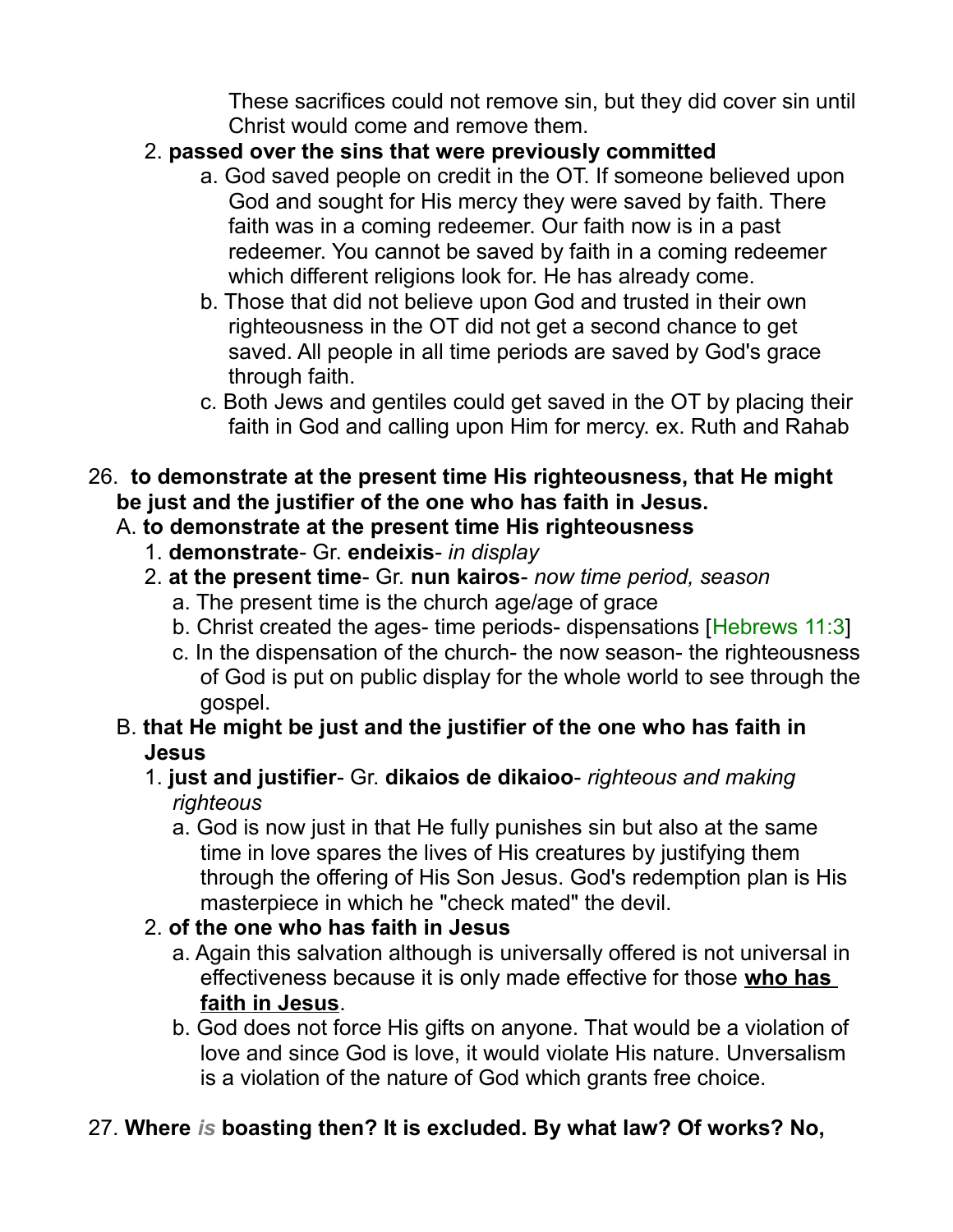#### **but by the law of faith.**

- A. Where is boasting then?
	- 1. **boasting** Gr. *kauchesis*
		- a. Salvation has nothing to do with our works, so our boasting is nullified.

# B. **It is excluded**

1. **excluded**- Gr. **ekkleio**- *to shut out, to ban.* The redeemed elect are an exclusive group in which boasters are banned and group priviledges are denied. We Christians however can get into boasting about our Christian observances. When we start boasting in our works, we still are in the group but the perks are suspended. All Christian perks are received the same way as salvation- by grace through faith.

## C. **by what law? Of works?**

1. Entry into the elect does no come by the Law of Moses. However, those that are saved cannot be called anitnomian- without law. Although we are not saved by the Law of Moses, we are saved by another law.

# D. **No, but by the law of faith**

- 1. Jesus came and fulfilled the Mosaic Law and put it aside and set up another law for the world to abide by. It is the law of faith. God has made a law that if anyone will be saved it must by by accepting faith. [John 1:12]
- 2. Grace does **NOT** mean a Christian is lawless! We are free from the law of Moses but we now regulate our lives by the law of faith and the law of love.

#### 28. **Therefore we conclude that a man is justified by faith apart from the deeds of the law.**

- A. **conclude** Gr. **logizomai** *pres. tense- to be counting up, reckoning, computing, accounting*
- B. **apart** Gr. **choris**
- C. **justified** Gr. **dikaioo** *passive voice* This word is always passive in the Pauline writings because man cannot not ever actively justify themselves. They must be justified from outside of themselves by placing faith upon the finished work of Jesus Christ.
- D. **deeds** Gr. **ergon**
- E. Man is made to be as he ought to be not by human works but by the receiving the gift of righteousness. [Rom. 5:17]
- F. We are not saved by works but are saved unto works. [Eph. 2:8-10]

#### 29. **Or** *is He* **the God of the Jews only?** *Is He* **not also the God of the Gentiles? Yes, of the Gentiles also,** A. **Or is He the God of the Jews only?**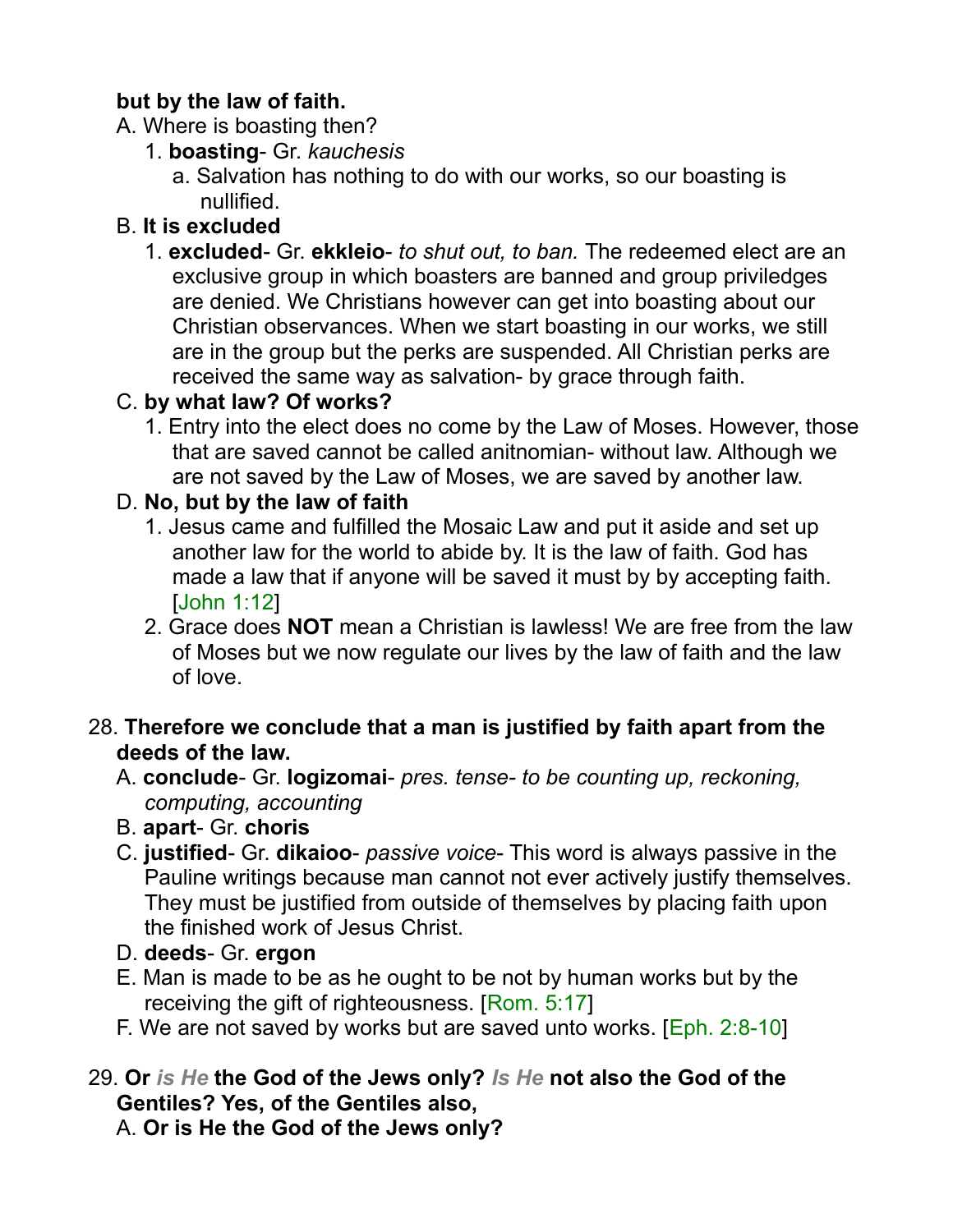- 1. **God** Gr. **theos**
- 2. **Jews** Gr. **Ioudaios**
- 3. **only** Gr. **monon** The Jews thought the gentiles were godless. Actually before the cross the gentiles were without God and without hope, but by the mercy of God, the gentiles were included into the commonwealth of believing Israel and brought into the covenant of Abraham by faith in His seed- Jesus Christ. [Eph. 2:12-13**,** Rom. 11:17]
- B. **Is He not also of the God of the Gentiles? Yes, of the Gentiles also**
	- 1. The great mystery of the gospel plan was that gentiles would be included in it! [Eph. 3:5-6]
	- 2. We see this foreshadowed in the incorporation of gentiles receiving blessing before the cross.
		- a. Rahab
		- b. Ruth
		- c. widow of Zeraphath
		- d. Naaman
		- e. Syrophoenician woman

#### 30. **since** *there is* **one God who will justify the circumcised by faith and the uncircumcised through faith.**

# A. **Since there is one God who will justify**

1. There is only **ONE** God who justifies. All other gods demand that their worshippers justify themselves.

2. God justifies people because of His great love and mercy. All other "gods" are ones of justice, wrath, and vengence.

## B. **the circumcised by faith and the uncircumcised through faith**

1. **circumcised by faith**- Gr. **peritome**- *peri- around; temno- cut- to cut around*

a. referring to the Jews who were commanded to physically circumcise their male children as the sign of the covenant with God.

b. This was done on the eighth day.

c. The physical Jews are not saved by birth, but by the new birth. Jews do not have their own unique covenant with God outside of Christ. Christ was the fulfillment of God's covenant with the Jewish people. He was the Seed of Abraham and He was the substance and fulfillment of the Law.

## 2. **the uncircumcised through faith**

a. referring to the Gentiles

b. In the OT, circumcision was done by humans. In the New Covenant no man does this, but God does.

c. In the OT, circumcision was in the flesh, but in the new it is done in the spirit